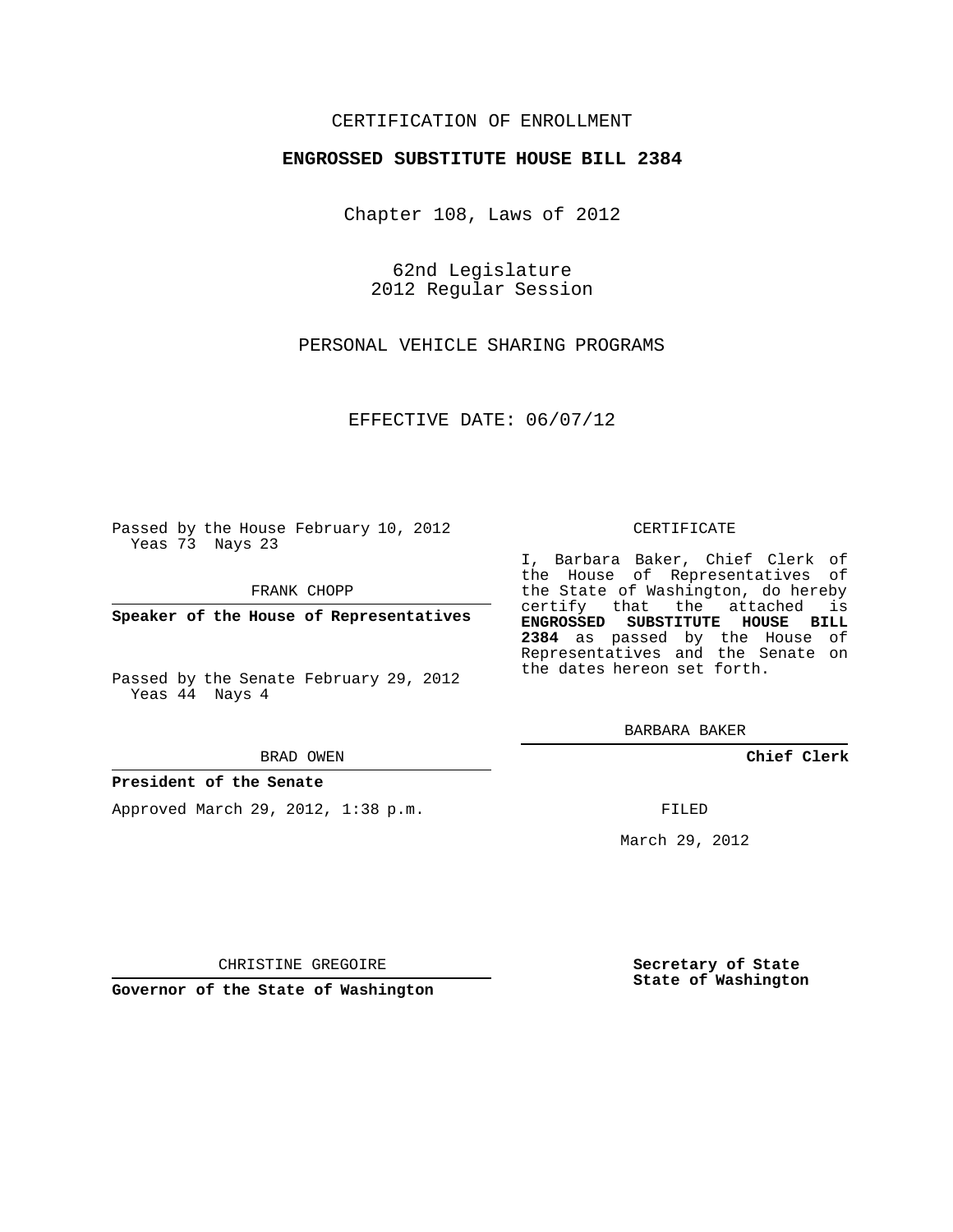# **ENGROSSED SUBSTITUTE HOUSE BILL 2384** \_\_\_\_\_\_\_\_\_\_\_\_\_\_\_\_\_\_\_\_\_\_\_\_\_\_\_\_\_\_\_\_\_\_\_\_\_\_\_\_\_\_\_\_\_

\_\_\_\_\_\_\_\_\_\_\_\_\_\_\_\_\_\_\_\_\_\_\_\_\_\_\_\_\_\_\_\_\_\_\_\_\_\_\_\_\_\_\_\_\_

Passed Legislature - 2012 Regular Session

## **State of Washington 62nd Legislature 2012 Regular Session**

**By** House Business & Financial Services (originally sponsored by Representatives Hudgins, Bailey, Kirby, Condotta, Pedersen, Ryu, Fitzgibbon, Moscoso, Stanford, Upthegrove, Billig, Liias, and Ladenburg)

READ FIRST TIME 01/30/12.

1 AN ACT Relating to personal vehicle sharing programs; adding a new 2 chapter to Title 48 RCW; and creating a new section.

3 BE IT ENACTED BY THE LEGISLATURE OF THE STATE OF WASHINGTON:

 4 NEW SECTION. **Sec. 1.** For the purposes of this chapter, unless the 5 context otherwise requires:

 6 (1) "Owner's insurance policy" means an automobile liability 7 insurance policy, as defined in RCW 48.22.005, that includes:

 8 (a) All coverage necessary to comply with the requirements of 9 chapter 46.30 RCW; and

10 (b) Any optional coverage selected by the registered owner, 11 including:

12 (i) Personal injury protection coverage as defined in RCW 13 48.22.005;

14 (ii) Underinsured coverage as defined in RCW 48.22.030;

15 (iii) Comprehensive property damage coverage for the vehicle; and

16 (iv) Collision property damage coverage for the vehicle.

17 (2) "Personal vehicle sharing" means the operation and use of a 18 private passenger motor vehicle, by persons other than the vehicle's 19 registered owner in connection with a personal vehicle sharing program.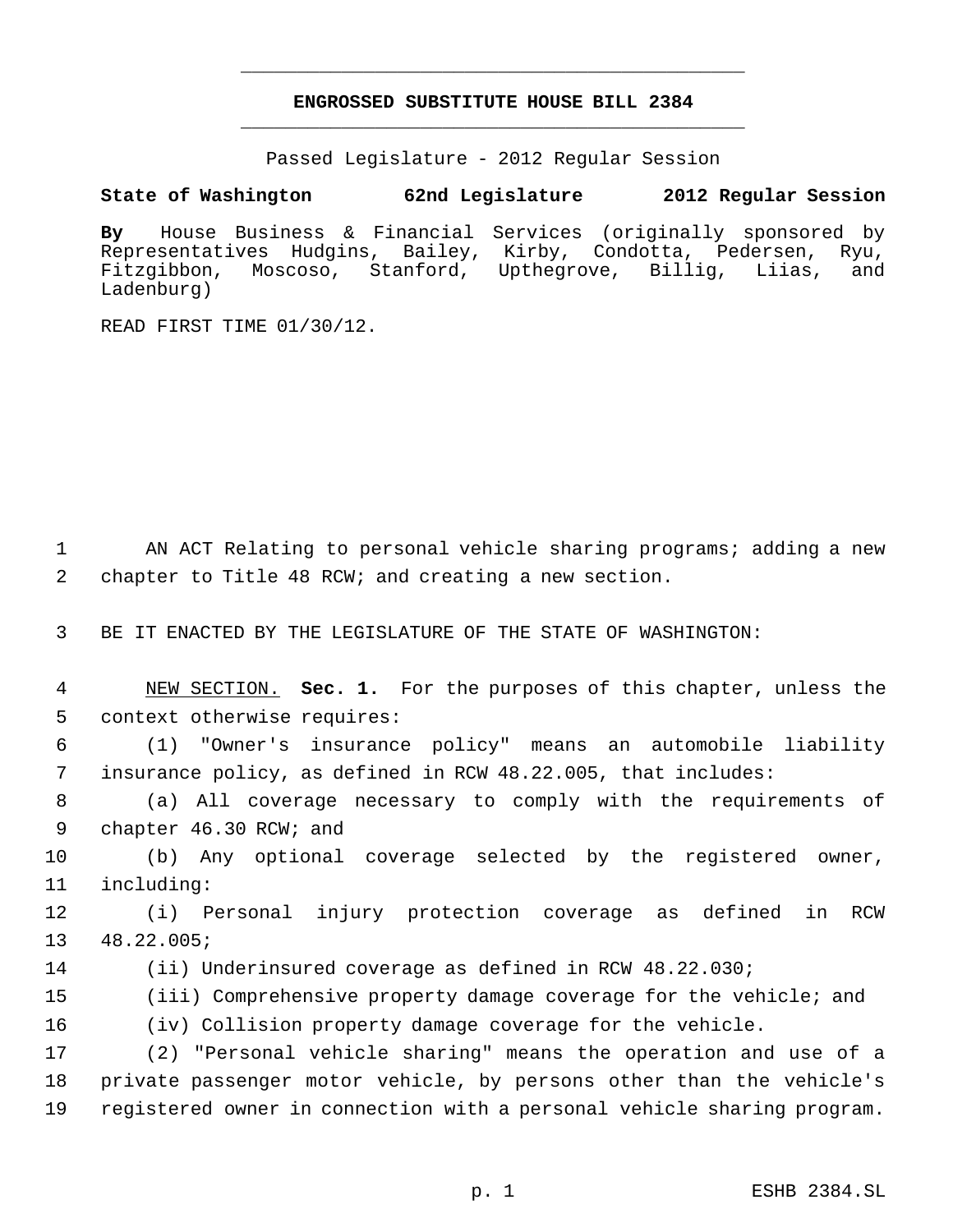(3) "Personal vehicle sharing program" or "program" means a legal entity qualified to do business in this state engaged in the business of facilitating the sharing of private passenger motor vehicles for noncommercial use by individuals within this state. For the purposes of this subsection, "noncommercial use" means use other than that for a "commercial vehicle" as defined in RCW 46.04.140.

 (4) "Private passenger motor vehicle" means a four-wheel passenger motor vehicle insured under an automobile liability insurance policy covering a single individual or individuals residing in the same household as the named insured.

 (5) "Program insurance policy" means an automobile liability insurance policy that is obtained by the personal vehicle sharing program and that:

 (a) Includes all coverage needed to comply with the requirements of chapter 46.30 RCW;

(b) Includes the following optional coverages:

(i) Comprehensive property damage coverage for the vehicle; and

(ii) Collision property damage coverage for the vehicle;

 (c) Offers to the named insured on the program policy underinsured coverage as defined in RCW 48.22.030;

 (d) Offers to the named insured on the program policy underinsured coverage as defined in RCW 48.22.005; and

 (e) Does not include any other optional coverage selected by the owner of the vehicle and included in the owner's insurance policy.

 NEW SECTION. **Sec. 2.** For each vehicle that the program facilitates the use of, a program must:

 (1) Provide a program insurance policy with coverage for the vehicle and all persons who, with the consent of the program, use the motor vehicle insured while in control of the vehicle in the program. The limits for any coverage included in the program insurance policy may not provide liability coverage that is less than three times the limits specified in chapter 46.30 RCW and may not provide collision or comprehensive coverage that is less than the actual cash value of the vehicle.

 (2) Prior to the first use of a vehicle in a program, and upon renewal, cancellation, or change in insurance by the program, provide the vehicle's registered owner with a proof of compliance with the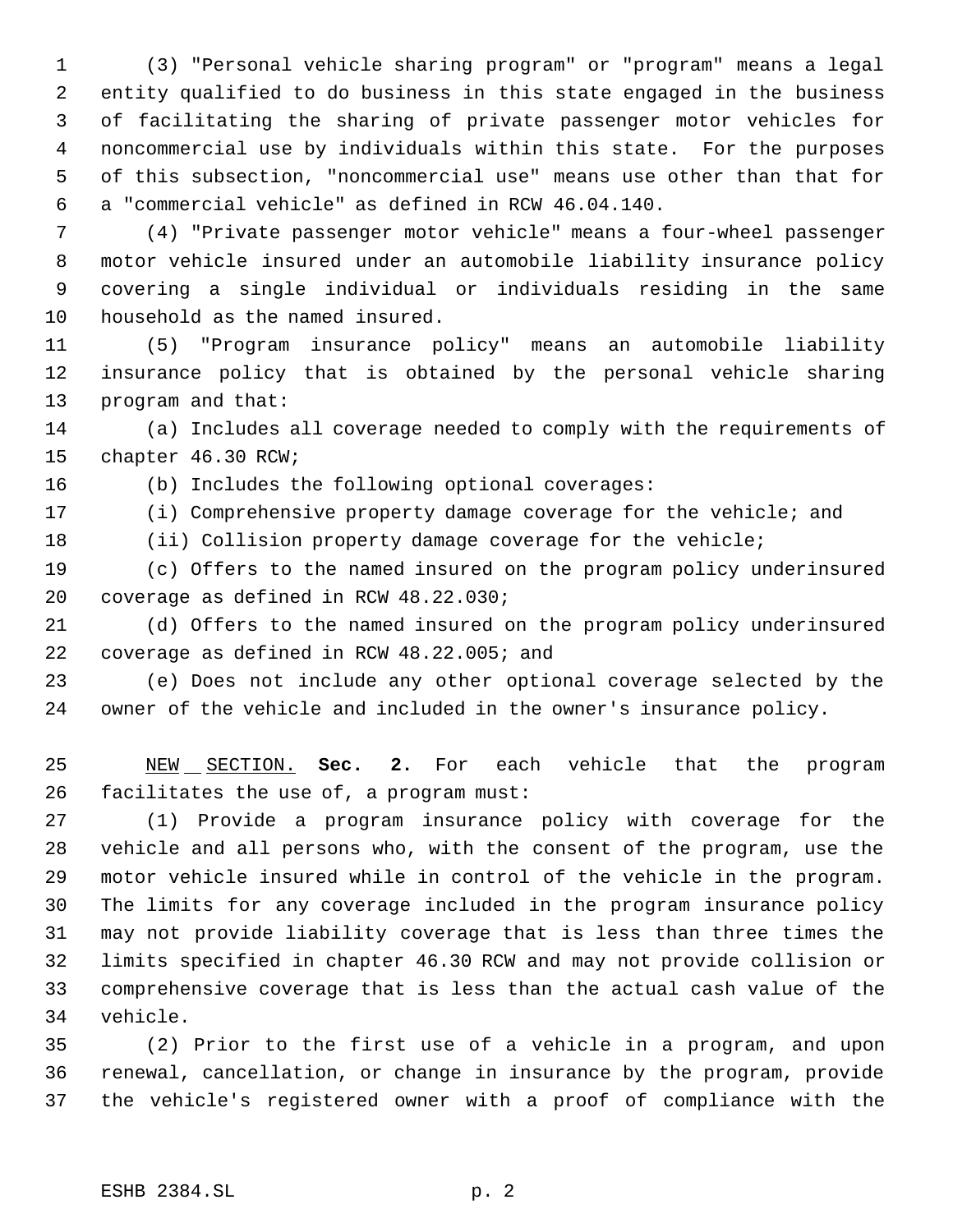insurance requirements of this section and the requirements of chapter 46.30 RCW, underinsured motorist coverage elections made by the sharing program under RCW 48.22.030 and personal injury protection coverage elections made by the sharing program under RCW 48.22.085. A copy of the proof of compliance must be maintained in the vehicle by the vehicle's registered owner at all times when the vehicle is operated by any person other than the vehicle's registered owner pursuant to the program.

 (3) Collect, maintain, and make available to the vehicle's registered owner, the vehicle's registered owner's primary automobile liability insurer, and any government agency as required by law, at the cost of the program, the following:

 (a) Verifiable records that identify the date and duration that the vehicle is under the control of a person other than the vehicle's registered owner pursuant to the program. For vehicles with an electronic tracking device, verifiable electronic records of the time, initial and final locations of the vehicle, and miles driven when the vehicle is under the control of a person other than the vehicle's registered owner pursuant to the program; and

 (b) In instances where an insurance claim has been filed, any and all information, including payments to the registered owner by the program, concerning accidents, damages, or injuries arising out of personal vehicle sharing pursuant to the program.

 (4) Not knowingly permit the vehicle to be operated as a commercial vehicle by a personal vehicle sharing user while engaged in personal vehicle sharing. For the purposes of this subsection, "commercial vehicle" has the meaning given that term in RCW 46.04.140.

(5) Ensure that the vehicle is a private passenger motor vehicle.

 (6) Facilitate the installation, operation, and maintenance of its own signage and computer hardware and software, if and when requested by the vehicle owner, necessary for the vehicle to be used in the program.

 (7) Indemnify and hold harmless the vehicle's registered owner for the cost of damage or theft of equipment installed by the program under subsection (6) of this section and any damage caused to the vehicle by the installation, operation, or maintenance of the equipment.

(8)(a) Prior to the first use of a vehicle in a program, and upon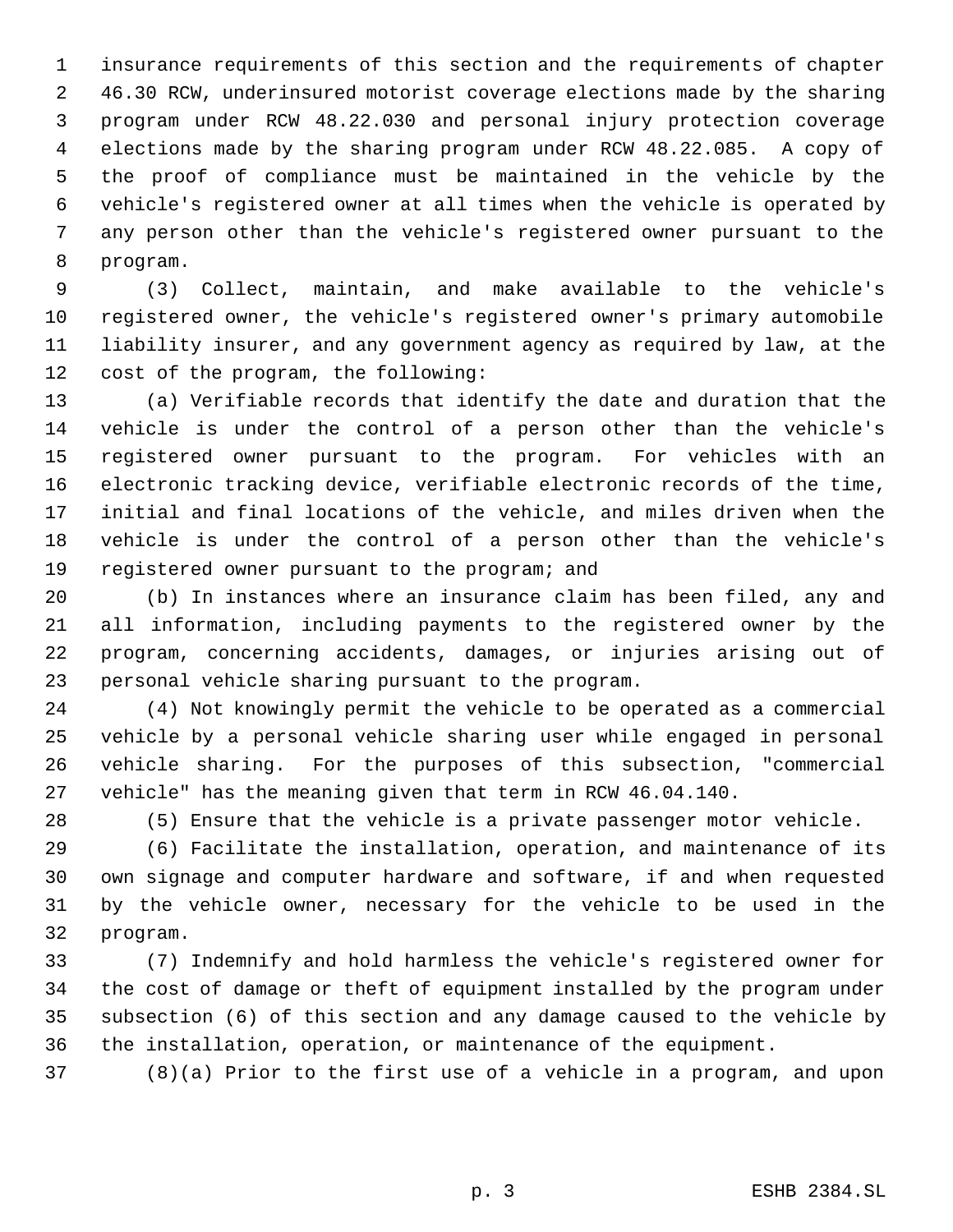renewal, cancellation, or change in insurance by the program, provide the vehicle's registered owner and any person operating the vehicle pursuant to the program with a disclosure that contains:

(i) Information explaining the requirements of this section;

 (ii) Full and clear disclosure of the coverages and coverage limits provided under the program insurance policy;

 (iii) Notice that the vehicle owner's insurer has no duty to defend or indemnify any person or organization for liability for any loss that occurs during use of the vehicle pursuant to a program; and

 (iv) Notice that the vehicle owner or any person operating the vehicle pursuant to the program may have liability for claims that exceed the limits of the program insurance policy.

 (b) The information in (a) of this subsection must be made available to the vehicle owner's insurer upon the insurer's request.

 NEW SECTION. **Sec. 3.** (1) Notwithstanding any provision in the owner's insurance policy and notwithstanding chapter 46.29 RCW, in the event of any loss or injury that occurs at any time when the vehicle is under the operation or control of a person, other than the vehicle's registered owner, pursuant to a program, or is otherwise under the control of a program, the program shall assume all liability of the vehicle owner and shall be considered the vehicle owner for all purposes.

(2) Nothing in subsection (1) of this section:

 (a) Limits the liability of a program for any acts or omissions by the program that result in injury to any persons as a result of the use or operation of the program; or

 (b) Limits the ability of the program to, by contract, seek indemnification from the vehicle's registered owner for any claims paid by the program for any loss or injury resulting from fraud or material intentional misrepresentation by the vehicle's registered owner, provided that the vehicle sharing program disclose in the contract that:

 (i) The program is entitled to seek indemnification in these circumstances; and

 (ii) The registered owner's insurance policy does not provide defense or indemnification for any loss or injury resulting from fraud or material intentional misrepresentation.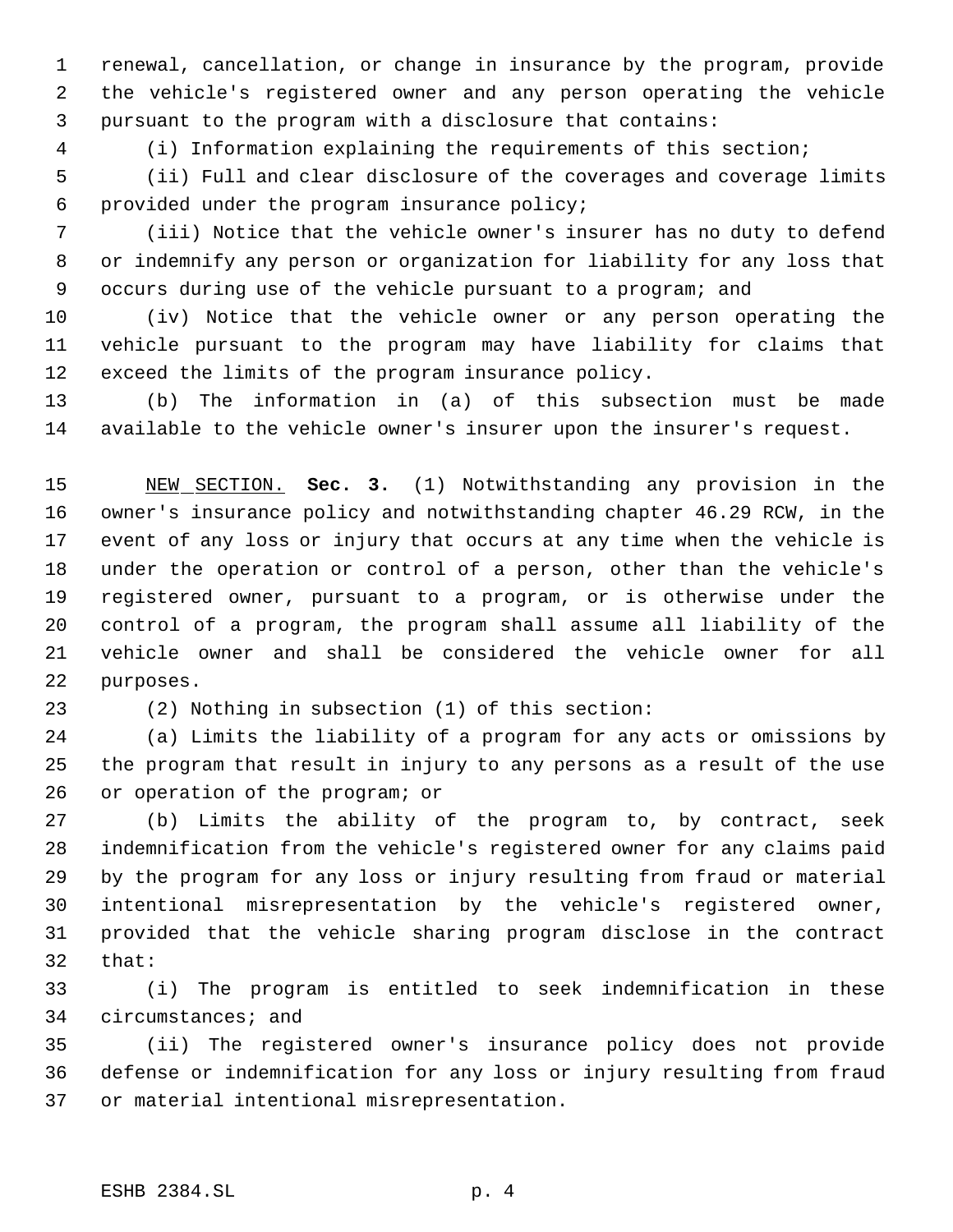(3) A program continues to be liable under subsection (1) of this section until:

 (a) The vehicle is returned to a location designated by the program, as set forth in the contract between the registered owner and the program; and

 (b)(i) The expiration of the time period established for the vehicle occurs;

 (ii) The intent to terminate the vehicle's personal vehicle sharing use is verifiably communicated to the program, as set forth in the contract between the registered owner and the program; or

 (iii) The vehicle's registered owner takes possession and control of the vehicle.

 (4)(a) A program shall assume liability, including the costs of defense and indemnification, for a claim in which a dispute exists as to who was in control of a private passenger motor vehicle when the loss giving rise to the claim occurred.

 (b) The insurer of the vehicle shall indemnify the program to the extent of the insurer's obligation under the owner's insurance policy, if it is determined that the vehicle's registered owner was in control of the vehicle at the time of the loss.

 (5) If a private passenger motor vehicle's registered owner is named as a defendant in a civil action for any loss or injury that occurs at any time when the vehicle is under the operation or control of a person, other than the vehicle's registered owner, pursuant to a program, or is otherwise under the control of a program, the program shall have the duty to defend and indemnify the vehicle's registered owner.

 (6)(a) Notwithstanding any provision in the owner's insurance policy, while the vehicle is under the operation or control of a person, other than the vehicle's registered owner, pursuant to a program, or is otherwise under the control of a program:

 (i) The insurer providing coverage to the owner of a private passenger motor vehicle may exclude any and all coverage afforded under the owner's insurance policy; and

 (ii) A primary or excess insurer of the vehicle owner may notify an insured that the insurer has no duty to defend or indemnify any person or organization for liability for any loss that occurs during use of the vehicle pursuant to a program;